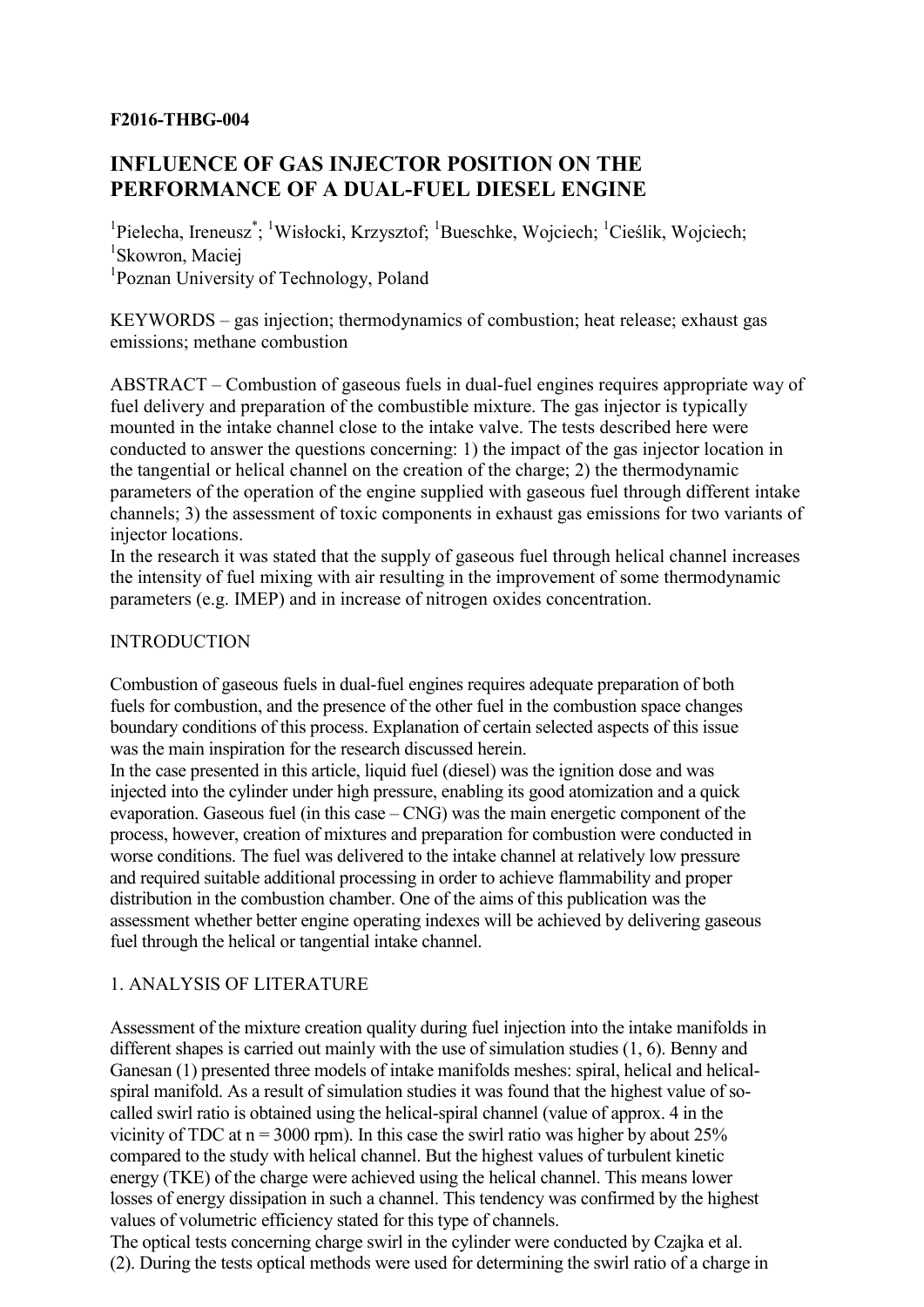the cylinder of a combustion engine. The change of the swirl ratio was obtained through variable opening of the intake channels: helical and tangential. As a result of the research it was possible to determine the swirl ratio of the charge, based on the analysis of the combustion process shots. Subsequent publications of the authors (3) enabled determination of the value of the charge swirl during the various phases of flame formation. For significant swirl the degree of swirl, on the basis of the video observation, amounted to approx. 5, and for the low swirl the value amounted to  $1-1.5$ .

The optical analysis of flame swirl was conducted by Wislocki et al. (11) in a rapid compression machine. Using different configurations of air injector location in the combustion chamber, the conditions change of the charge swirl was obtained. In the machine the swirl ratios ranging from 1 (air and gas supplied perpendicularly to the cylinder axis) to 3 (air and gas supplied coaxially, tangential to the cylinder axis) were obtained.

The experimental studies with the use of an optical swirl sensor were also carried out by Vanhaelst et al. (10). For the analysis of the results the PIV and HSV (High Speed Video) methods were used. The obtained results confirmed the applicability of the optical sensor for the determination of the peripheral swirl in the cylinder of a compression-ignition engine during its operation. For several combustion chambers the swirl conditions were determined at the engine speed of  $n = 1200$  rpm. Also the increase rate of the swirl ratio of a charge during the upward movement of the piston was determined, and the maximum value of the swirl ratio of 6 was found at TDC. The use of the optical sensor made it possible to determine a correlation between the results obtained from the calculation with the use of 0D models, and the swirl defined by the optical sensor.

Previous studies the authors of this paper (7, 8) indicate that the increased interval between doses of fuel for single-fuel supply results in an increased cumulative heat release. This leads to the conclusion that it is necessary to intensify the processes in the combustion chamber in order to reduce the preparation time of combustion charge.

Research carried out by Kooka et al. (4) indicates that the swirl ratio of the charge of about 3-4 during the injection of diesel obtains high combustion efficiency with low emissions of carbon monoxide. Perini et al. (5) in a study on the flow through the tangential and helical channels, implemented throttle valves in each channel. As a result of this change, it was possible to adjust the swirl ratio of the charge in the cylinders of the engine. In the above mentioned test, along with the experimental studies also model tests were carried out. Dual-fuel supply of the engines increases the potential for development of such engines as, which was demonstrated by Reitz (9), obtaining a lean charge with value of  $\lambda > 1$ contributes to filling-in a so-called low emission window. Reitz indicates that this window relates to the value of the air excess ratio  $\lambda = 1.1 - 3.0$  and a maximum temperature of combustion of approximately 1800 K.

A significant potential of supplying an engine with natural gas is observed for injection systems localized in the vicinity of the intake valve. In this way the volumetric efficiency increases, as the injected gas does not displace the air from intake channel.

The research presented in this paper focused on the possibility of determining the changes of thermodynamic parameters of the combustion process when supplying the engine with gas from one of two channels: tangential or helical. Selection of a particular option has impact on variable mixing of fuel and air in the combustion chamber. In dual-fuel engine an ignition of a charge prepared in different ways is initiated with a dose of diesel fuel. Due to the optimal mixing of gaseous fuel with air it is possible to obtain a smaller value of the initial dose (causing ignition) of diesel fuel.

## 2. METHODOLOGY

The study described in this paper was carried out on a four-valve single-cylinder test engine with the displacement of  $510.7 \text{ cm}^3$  manufactured by AVL. The most important technical data have been collected in the Table 1.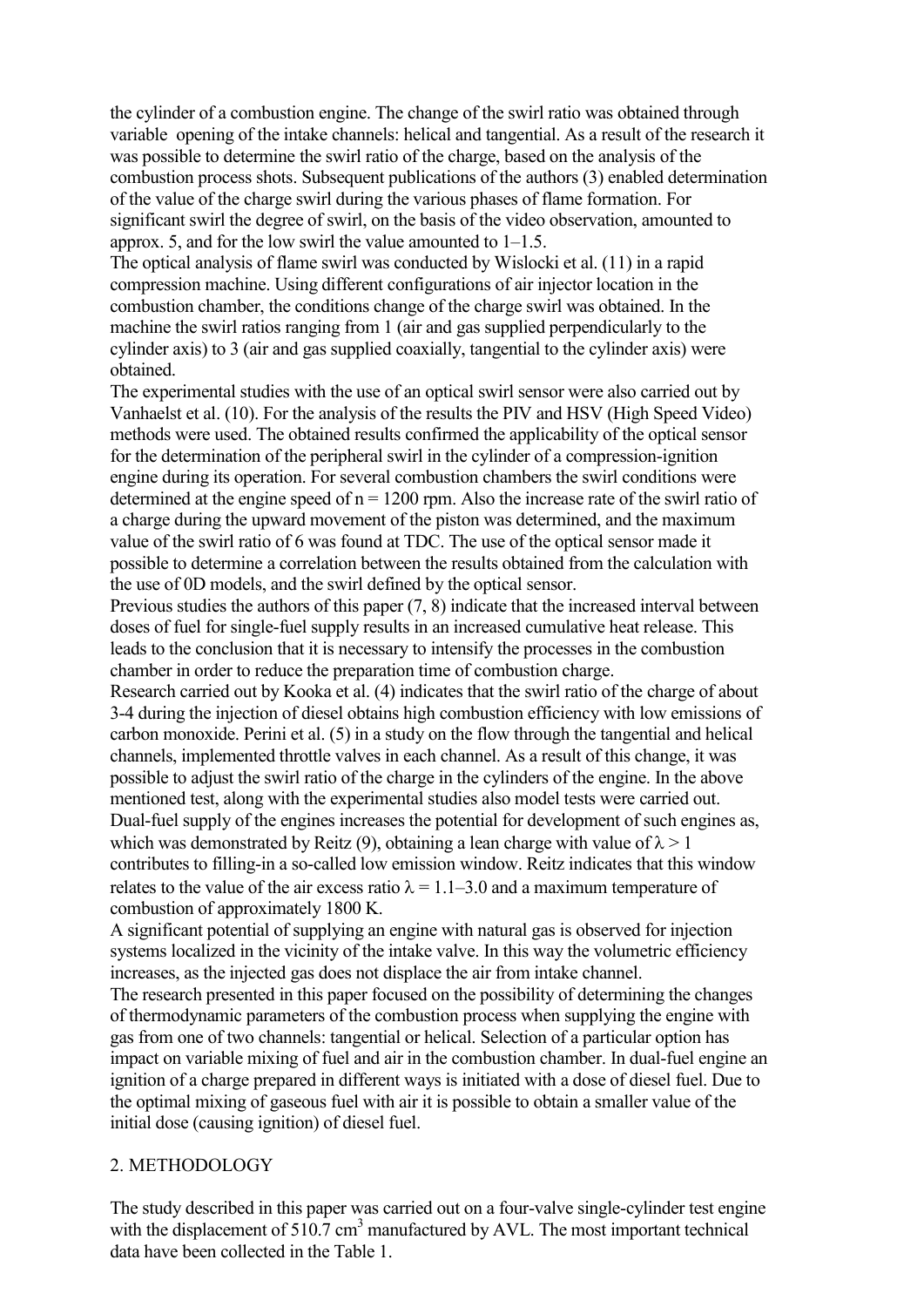Table 1: Technical data of the research engine AVL 5804.

| Parameter                | The value and unit                     |
|--------------------------|----------------------------------------|
| Engine displacement      | $510.7 \text{ cm}^3$                   |
| Piston course            | 90 mm                                  |
| Cylinder bore            | $85 \text{ mm}$                        |
| Compression ratio        | 16.2                                   |
| No. of valves            | 4                                      |
| Injector type            | piezoelectric, 8-holes, $d = 0.117$ mm |
| Type of injection system | Common-rail                            |

The engine was equipped with the direct injection of diesel fuel. The gaseous fuel (compressed methane) is being supplied to one of intake channels by Bosch electromagnetic injectors, located very close to the cylinder head: either to the helical channel or to tangential channel.

The engine was coupled with the test-brake of the asynchronous AMKASYN-170-4-AOW generator of DW13 type with the possibility of adjusting the brake for constant engine speed.

The test stand (Fig. 1) was equipped with control and measuring apparatus including: a) system for fast-varying processes measurement AVL IndiCom 621 enabling measurement of pressure in cylinder with the use of pressure sensor AVL GH14D with the measuring range of 0–250 bar and sensitivity of 18.84 pC/bar,

b) a system for data acquisition AVL Concerto,

c) a system for control of the diesel injection process enabling the control of the injection time and injection angle with resolution of  $\Delta \alpha = 0.5$  deg CA and fuel pressure up to 200 MPa by Mechatronika Poland,

d) a dual system for process control of gaseous fuel injection with resolution of 0.1 ms within the range up to 20 ms at fuel supply pressure up to 10 bar by Mechatronika Poland, e) the system of measuring gaseous components – Horiba Mexa 7100D for type approval testing measuring CO, THC (HFID),  $NO_x$  and  $CO_2$ .



Figure 1: Diagram of the engine test-bed configuration and measuring points of the listed operational indexes.

The tests were carried out for different engine loads using interchangeably gas injection into the straight (tangential) or helical channel. During the measurements the following parameters were determined:

a) engine operational indicators,

b) thermodynamic indexes of the charging and combustion processes,

c) emission of exhaust gases (determined on the based on measurements of CO, HC and  $NO<sub>x</sub>$  concentration with the use of values of engine operation indexes).

The following measuring procedure was adopted: in every measurement point the fastvarying processes (100 cycles repetitions) were recorded with the use of IndiSmart system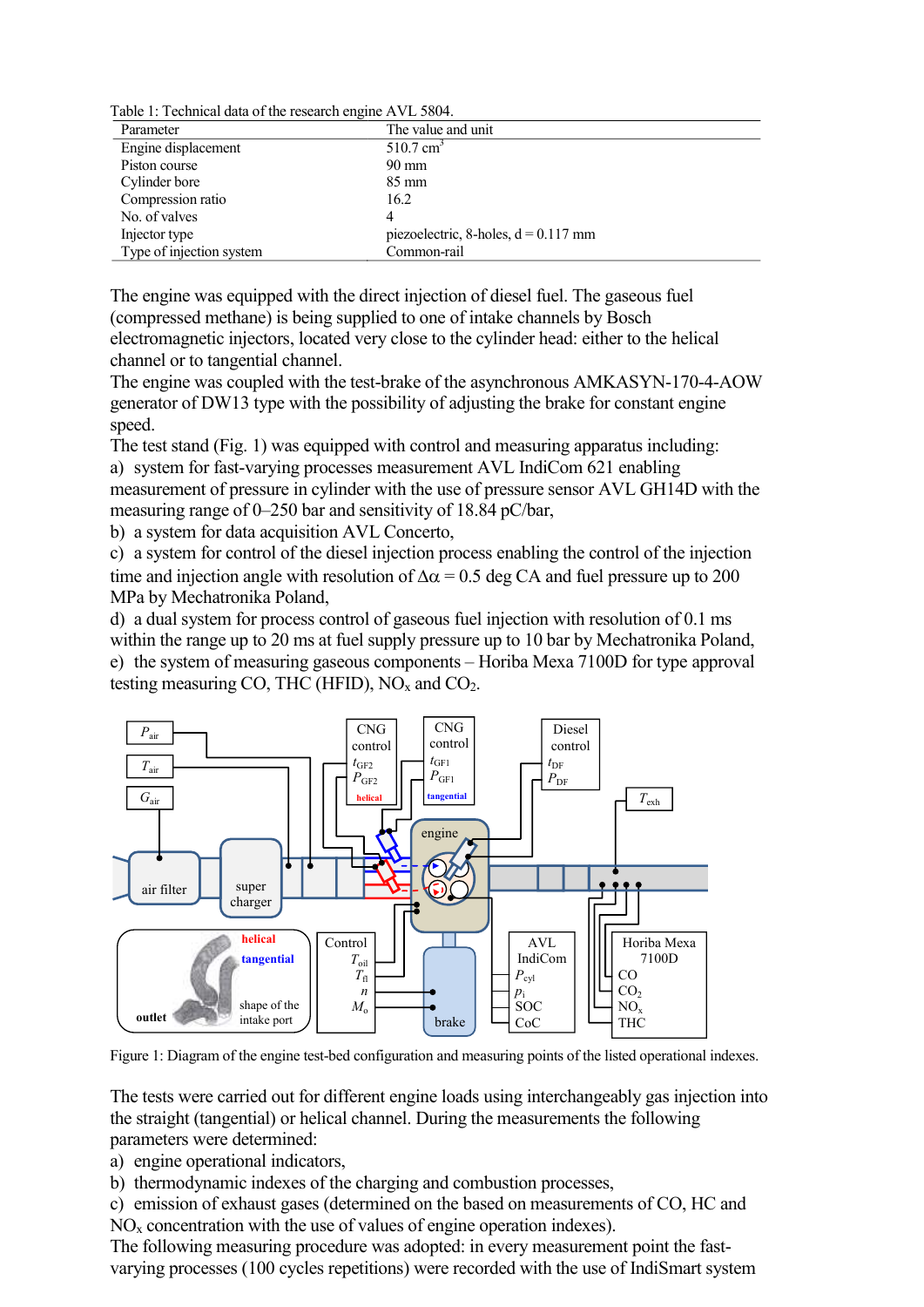by AVL. The analysis of exhaust gas emissions was carried out with the use of Horiba Mexa 7100D system enabling dynamic recording of gaseous components concentration in the exhaust gases.

The tests were carried out at the engine speed 2000 rpm and for constant ignition dose of diesel of  $q_0 = 6.33$  mg/inj  $(t_{\text{ini-DF}} = 0.25$  ms was kept const; it corresponds to 3 deg CA at 2000 rpm). Change of the load was obtained by increasing the time of the injection of natural gas dose  $(t_{\text{ini-GF}})$  from 0 to 8 ms (corresponds up to 96 deg CA at 2000 rpm). These conditions were applied during separate injection into each of the two intake channels. The gas injectors were located tangent to the axis of the two intake channels so that the gas was injected into the stream of air and not onto the collector wall. Conditions during the tests are presented in Table 2.

Table 2: Conditions of the tests.

| $n  $ rpm | $t_{\text{ini-DF}}$ [ms] $@$ 700 bar | $t_{\text{ini-GF}}$ [ms] $@9$ bar | overall lambda limit $[-]$              |
|-----------|--------------------------------------|-----------------------------------|-----------------------------------------|
| 2000      |                                      | 0: 2: 3: 4: 5: 6: 7: 8            | 5.4; 3.6; 2.7; 2.1; 1.8; 1.5; 1.3; 1.15 |

As the ignition dose of diesel was constant, it represents from 100% (in the absence of gas injection), to approximately 23% (at a higher engine load) of energy supplied with fuel. During the analysis it was found that doses of liquid fuel can be burned using any method of supplying gaseous fuel (using any intake channel). The increase in the share of gaseous fuel with growing engine load results in significant changes in the thermodynamic parameters of the process.

## 3. INFLUENCE OF GAS INJECTOR POSITION ON THE CONDITIONS OF DUAL-FUEL DIESEL ENGINE

## 3.1. The conditions in the cylinder during fuel injection and compression

The gas injection consequences with the use of tangential or helical channel are already visible during the phase of mixing the natural gas with air during delivery of the charge into the combustion chamber. The beginning of the methane injection occurred always at the angle of –320 deg of crank angle (CA) (when 0 deg CA denotes TDC), that is for the open intake valve. The valve opened at the angle of –370 deg of crank angle before TDC, allowing the injection of the entire dose (the maximum dose of gas was injected by 96 deg of CA) during opening of the intake valve. Closing of the intake valve took place at an angle of –134 deg of CA before TDC. For this point of closing the intake valve, the cylinder charge temperature was calculated based on the thermodynamic analysis of the indicating diagram (Fig. 2a). Next, the self-ignition temperature of the charge was estimated for various engine loads (Fig. 2b).

As it can be observed from the Fig. 2a, the injection of gas into the helical channel results in lower charge temperature which indicates better mixing with air when compared to the injection into the tangential channel. The differences in temperatures amount to approx. 10 degrees, despite of engine load. This regularity is also confirmed by the calculations of temperature the start of diesel fuel injection (Fig. 2b). In this case, the temperature of the charge delivered through helical channel also has a lower value. However, with the increase in the share of gas (lower lambda value) this difference decreases from more than 10 degrees to about 5 degrees.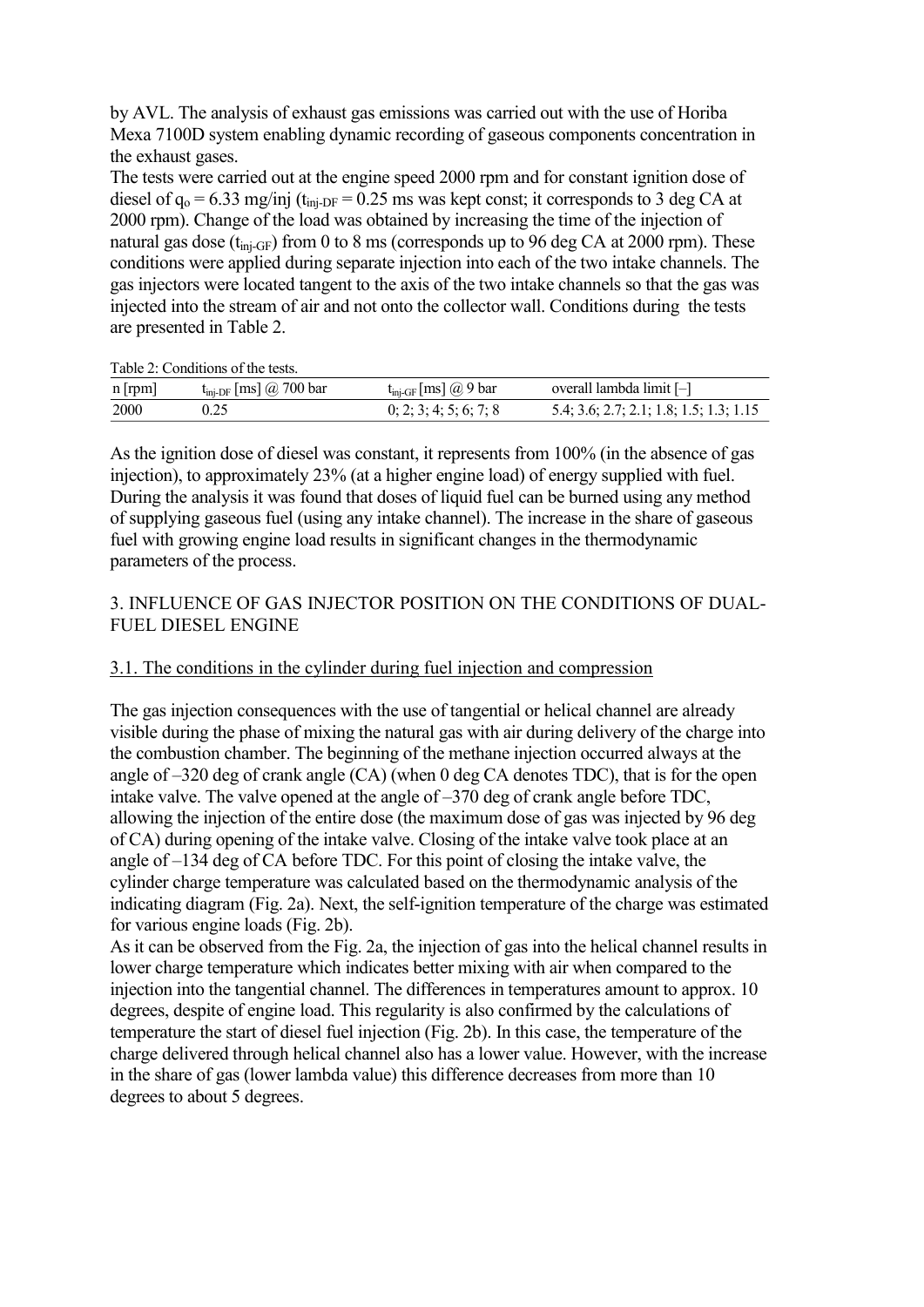

Figure 2: The characteristics of the changes of intake valve closing temperature (a) and the self-ignition temperature of fuel (b) for engine fueled with ON and CNG gas, depending on the value of the air excess ratio – lambda.

The consequence of the lower temperature values in the combustion chamber during gas injection through the helical channel is also lower average temperature during self-ignition  $(SOC) - Fig. 3a$ . This lower value of temperature along with the earlier angle of the combustion start (Fig. 3b), indicates a better preparation of the charge for combustion compared to the injection of gas into the tangential channel. The self-ignition conditions do not differ much; however, there is a constant trend that indicates the earlier self-ignition of fuel for gas injection into a helical channel which was shown in the analysis of all measuring points. Th<br>nj<br>SO  $\overline{1}$ 



Figure 3: The impact of the average engine load (for 100 cycles) on the average value of the start of combustion angle (a) and the cylinder charge temperature at the SOC (b) for fuelling engine with CNG through two different intake channels.

## 3.2. The thermodynamic conditions in the cylinder during combustion

Comparison of the characteristics of pressure changes in the cylinder (Fig. 4) for supplying gas through different intake channels indicates an earlier start of the combustion process for the gas injected into a helical channel. However, with the increasing load, the difference in pressure in the cylinder in both cases decreases. Slightly higher pressure values are obtained at the maximum dose of gas supplied into a tangential channel, which indirectly indicates a better combustion process in this case. What it means is, that large doses of gaseous fuel do not require intense swirling in the combustion chamber, and that the positive impact of the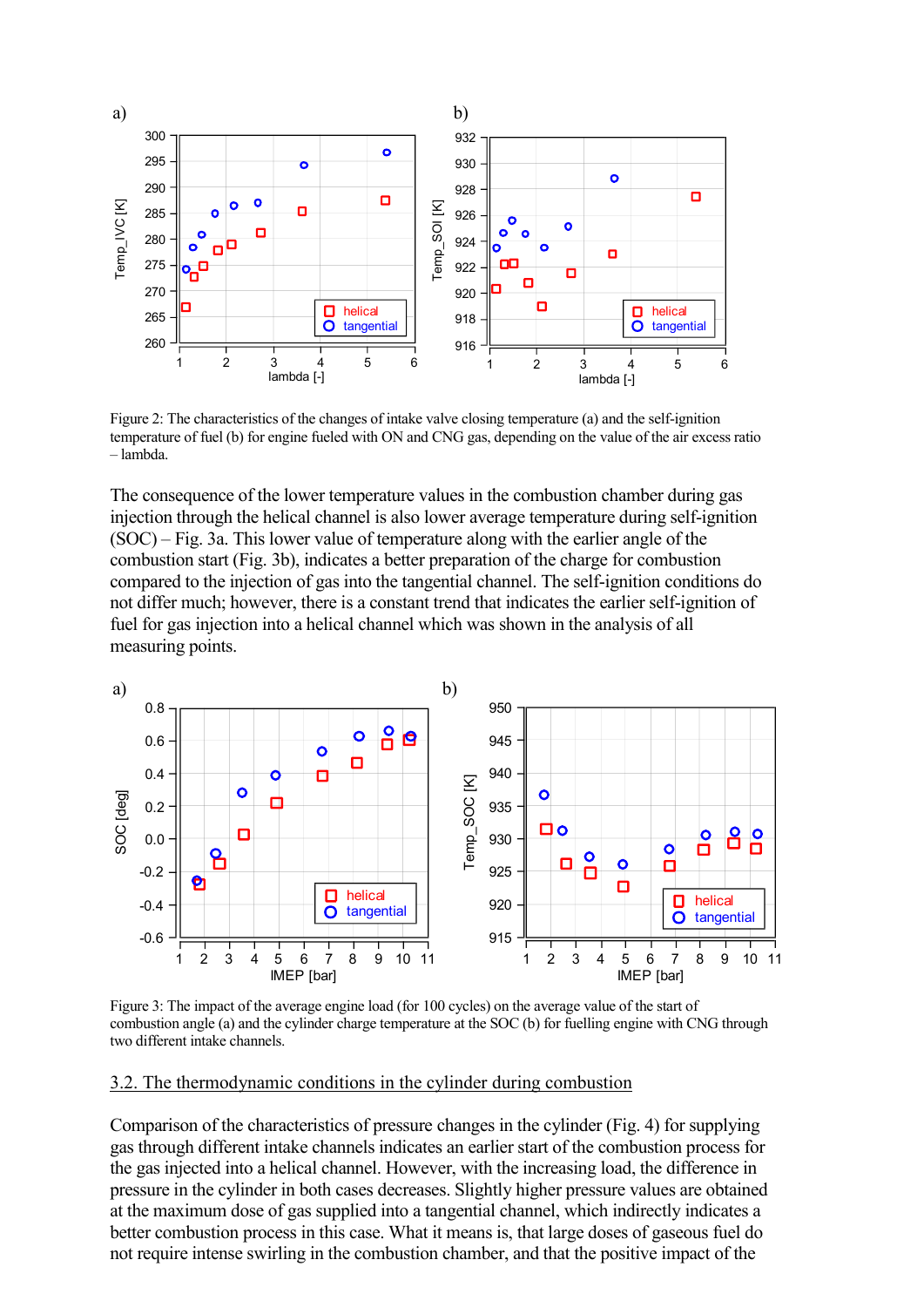

use of the injection into the helical channel is noticeable for low and medium engine loads.

Figure 4: The characteristics of the cylinder pressure during fuelling engine with ON and CNG (solid lines – injection through helical channel, break line – through tangential channel).

The presented conditions of charge preparation should result in different combustion processes of the gas injected into the engine through tangential or helical channel. Analysis of the maximum pressure of combustion in the cylinder indicates that within the range of medium engine loads these changes are the most significant. Supplying gas through helical channel increases the homogeneity of the charge, resulting in an increase in Pmax in the cylinder (Fig. 5). Analysis of the non-uniformity of operation of the engine supplied through different channels, however, does not indicate the existence of any significant differences. In both cases, CoV(Pmax) does not exceed 5%.



Figure 5: Changes of the maximum combustion pressure at different values of load for averaged cycles (a) along with the dispersion of this value (b) during supplying the engine with CNG through each of the intake channels.

The analysis of the process mean temperature does not indicate significant differences when changing the way in supplying the engine (Fig. 6). However, the value of this temperature increases for high loads of the engine supplied through tangential channel (gas injection time above 4 ms). Despite better preparation of the charge during injection through helical channel within the range of lower loads, during the injection of high doses this positive effect is not observed. The process can be negatively influenced by low value of air excess ratio under a heavy load.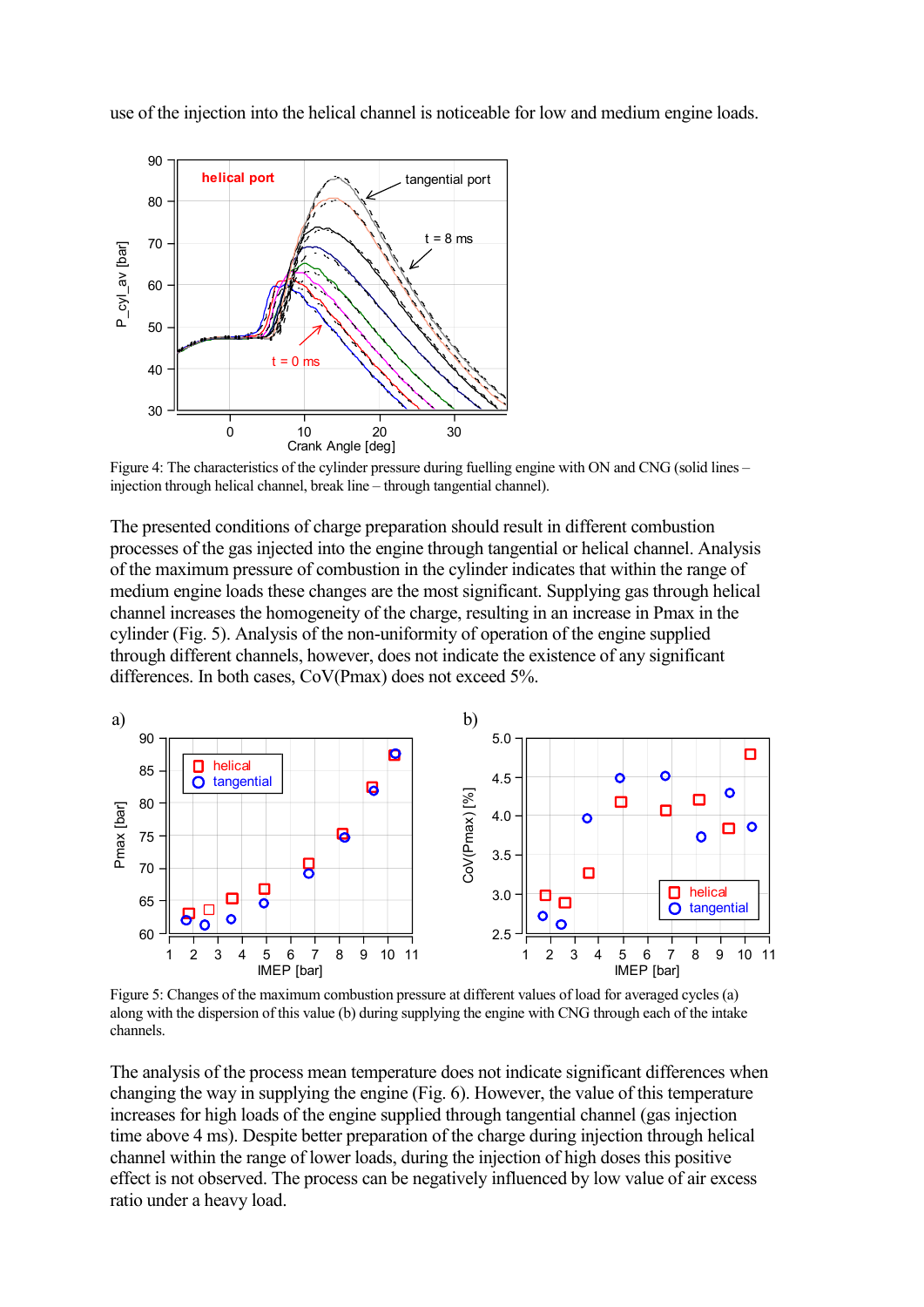

Figure 6: The characteristics of the mean temperatures of the charge in the cylinder during fuelling engine with ON and CNG (solid lines – injection through helical channel, break line – through tangential channel).

Analysis of heat release indicates an earlier start of the combustion process (MBF5%) for the gas injected into a helical channel (Fig. 7) compared to an engine supplied through tangential channel. In the dual-fuel engine was observed a quick first phase of the process (small difference of MBF50%–MBF5% angles). Also the elongation of the afterburning phase was observed.

Combustion of mixtures in conditions of partial loads features the longest times (or largest angles) of process duration. Lower load values cause a slight increase in the duration of the second phase of the combustion. With increase of the load, the share of this phase exceeds 60% of the total combustion process duration. Fuelling engine through the helical channel does not cause any significant reduction of this process.



Figure 7: Influence of the engine load on 5%, 50% (a) and 90-percent value of mass burned fuel (MBF) (b) for engine fuelled with CNG through each of the intake channels.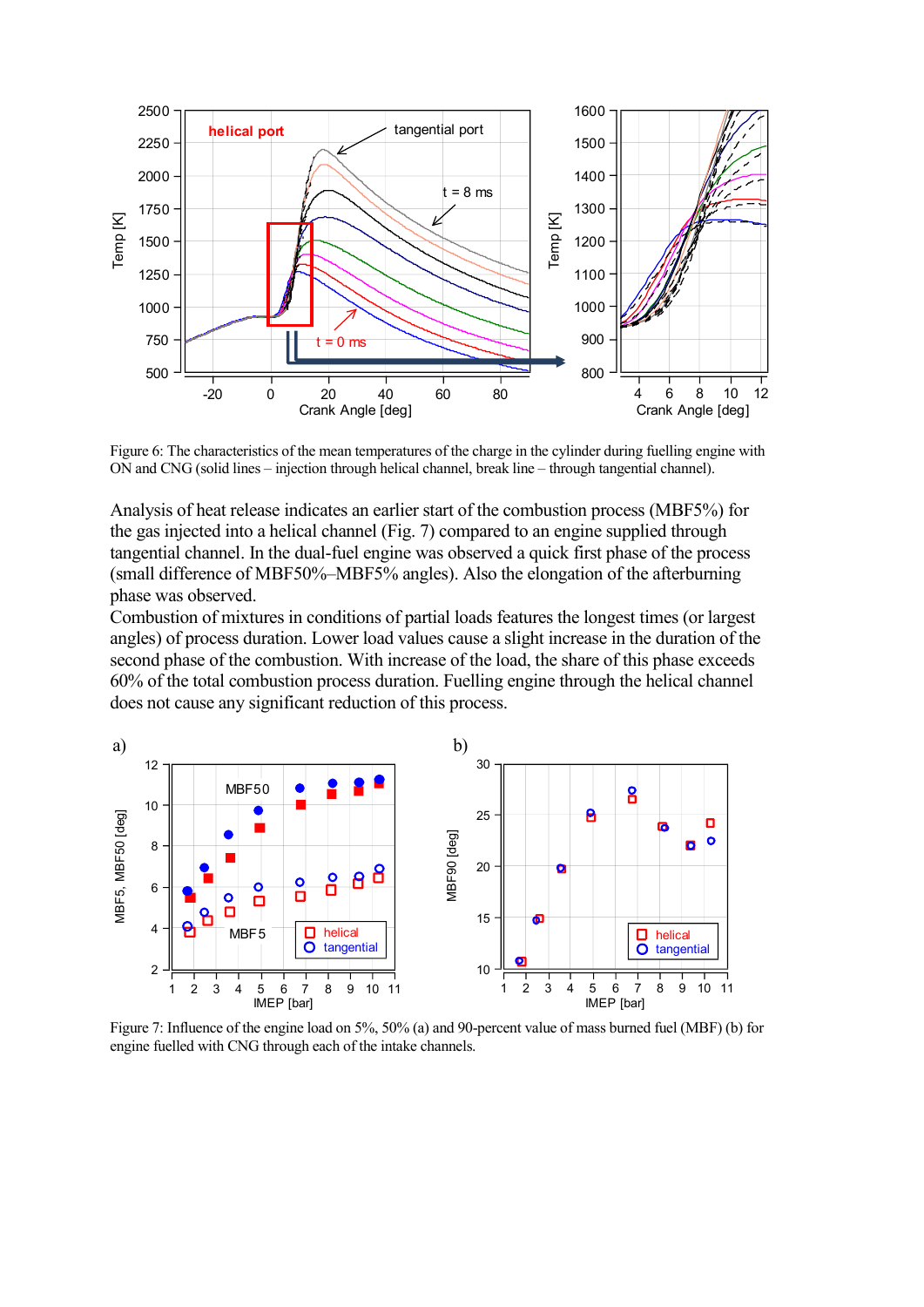

Figure 8: The heat release rate in the cylinder during fuelling engine with ON and CNG (solid lines – injection through helical channel, break line – through tangential channel).

#### 3.3. Emission indexes of the combustion process

The parameter verifying the quality of combustion process is the toxic emission components in the exhaust gases. For engine supplied through the helical channel the combustion process started earlier and better mixing of fuel with air was obtained. The positive effects are also observed in the analysis of the exhaust emission. The analysis of these parameters (Fig. 9) indicates the existence of a positive correlation between the way of supplying the engine and the nitrogen oxides emissions. An increase in the intensity of the pre-flame process results in higher values of nitrogen oxides emissions. These changes are not significant, but this trend mainly concerns low and partial loads. The carbon monoxide and hydrocarbons emission does not allow for an indication the clear trends, suggesting no significant impact of different ways of supplying engine with gas on the emission of these substances.



Figure 9: The influence of air excess ratio on the specific exhaust emission of: a) CO, b) HC and c)  $NO<sub>x</sub>$  for engine supplied with ON and CNG through each of the intake channels.

#### 4. CONCLUSIONS

Summarizing the results of the research and analysis carried out, authors concluded that:

- a) gas injection into a helical channel brings certain advantages during the pre-flame process, as well as during combustion of small and medium doses of fuel,
- b) supplying large gaseous fuel doses into the cylinder does not require strong swirl of the charge and the beneficial effect of the use of helical channel fades,
- c) the values of the exhaust gases emission during heavy engine loads do not depend on way how the gas injector is placed in the helical or tangential channel; within small loads a beneficial effect of injection into the helical channel was observed, and better mixing of the charge contributes to the increased emissions of  $NO<sub>x</sub>$  and lower value of CO.

The shape of the intake channel has just a minor effect on the generation of the charge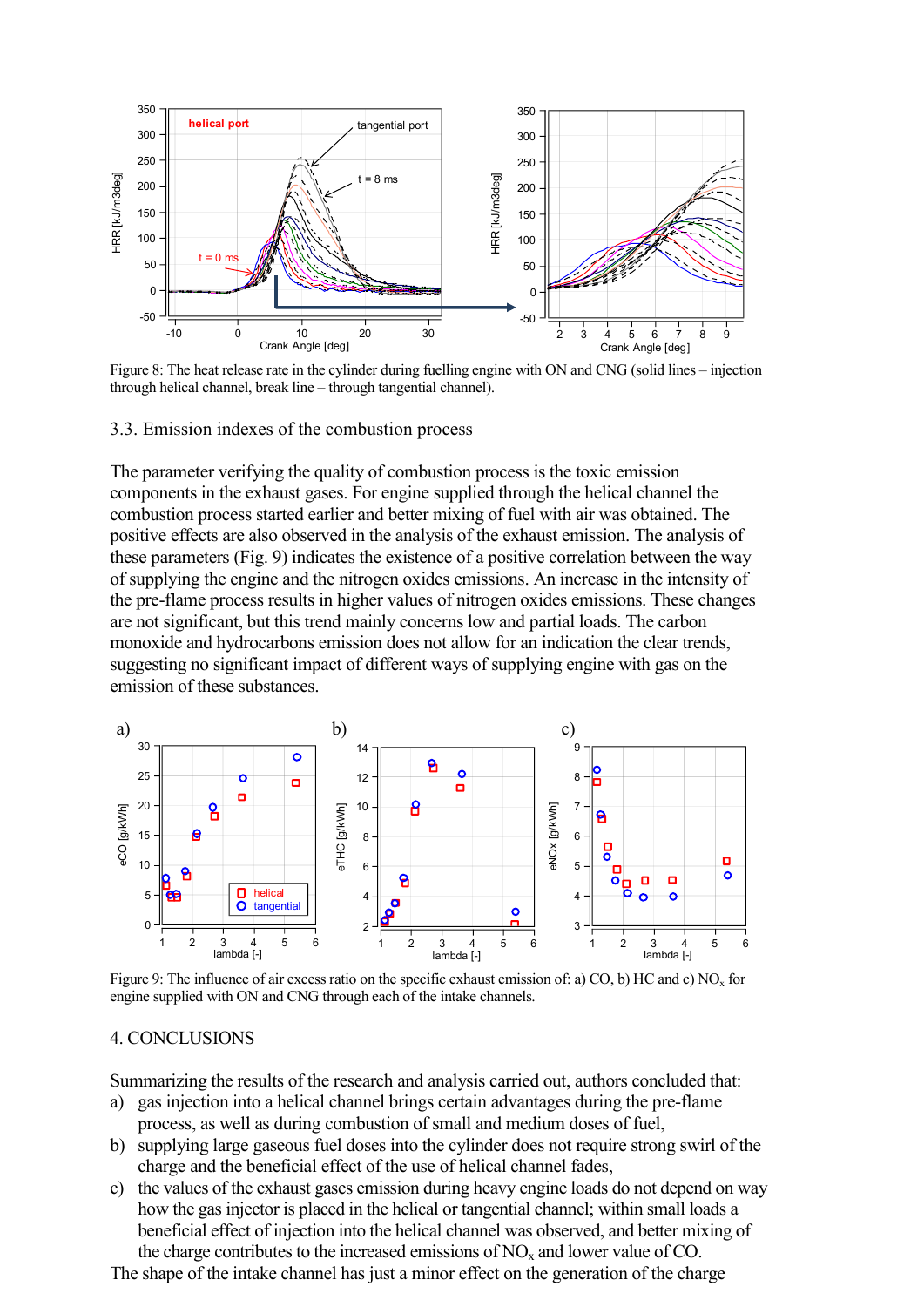movement inside the combustion chamber located in the piston crown, while the shape of the intake channel significantly affects the movement and structure of the charge outside the combustion chamber and during the phase of pre-flame processes.

Also the following additional detailed conclusions were formulated:

- 1. The injection of gas to the helical channel results in better mixing with air and in lower charge temperature in comparison to the injection into the tangential channel. The differences in temperatures amount to approx. 10 degrees, despite the engine load.
- 2. Lower temperature value at the start of combustion and earlier angle of the combustion start for injection into the helical channel indicate a better preparation of the charge for combustion compared to the injection of gas into the tangential channel.
- 3. Higher values of the maximum combustion pressure were obtained for injection of gas into the helical channel. With the increasing load, these difference decrease. This means that injection of large doses of the gaseous fuel does not require intense swirling in the intake manifold.

## ACKNOWLEDGMENTS

The research presented in this paper was performed within the European Research Project Horizon 2020, grant agreement No. 652816, Gas-Only Internal Combustion Engines. The authors are grateful to EU for funding the work and to all persons, who have their contribution in this study and laboratory works.

## NOMENCLATURE

CoV – coefficient of variation (of Pmax) e – exhaust emission HRR – heat release rate IMEP – indicated mean effective pressure MBF – mass burned fuel Pmax – maximum cylinder pressure P cyl av – average cylinder pressure (of 100 cycles) SOC – start of combustion TDC – top dead centre Temp\_SOC – cylinder charge temperature at start of combustion Temp IVC – cylinder charge temperature at angle of intake valve closed  $n$  – engine speed  $t_{\text{ini-DF}}$  – injection duration of diesel fuel

 $t_{\text{ini-GF}}$  – injection duration of gas fuel

## **REFERENCES**

[1] P. Benny, V. Ganesan. "Flow Field Development in a Direct Injection Diesel Engine with Different Manifolds" [J]. International Journal of Engineering, Science and Technology, 2010, 1(2):80-91.

[2] J. Czajka, W. Hentschel, K. Wisłocki. "Swirl Flow Determination in a Cylinder Diesel Engine with Optical Method" [J]. Journal of Mechanical and Transport Engineering, 2006, 61.

[3] W. Hentschel, G. Ohmstede, G. Block, R. Vanhaelst, S. Schmerbeck, J. Czajka, K. Wisłocki, D. Karst."Multiple Swirl Flow Analysis in a Direct-Injection Diesel Engine". 12th International Symposium on Flow Visualization. German Aerospace Center (DLR), Göttingen, 2006.

[4] S. Kook, C. Bae, P. Miles, D. Choi, M. Bergin, R.D. Reitz. "The Effect of Swirl Ratio and Fuel Injection Parameters on CO Emission and Fuel Conversion Efficiency for High-Dilution, Low-Temperature Combustion in an Automotive Diesel Engine" [J]. SAE Technical Paper 2006-01-0197, 2006.